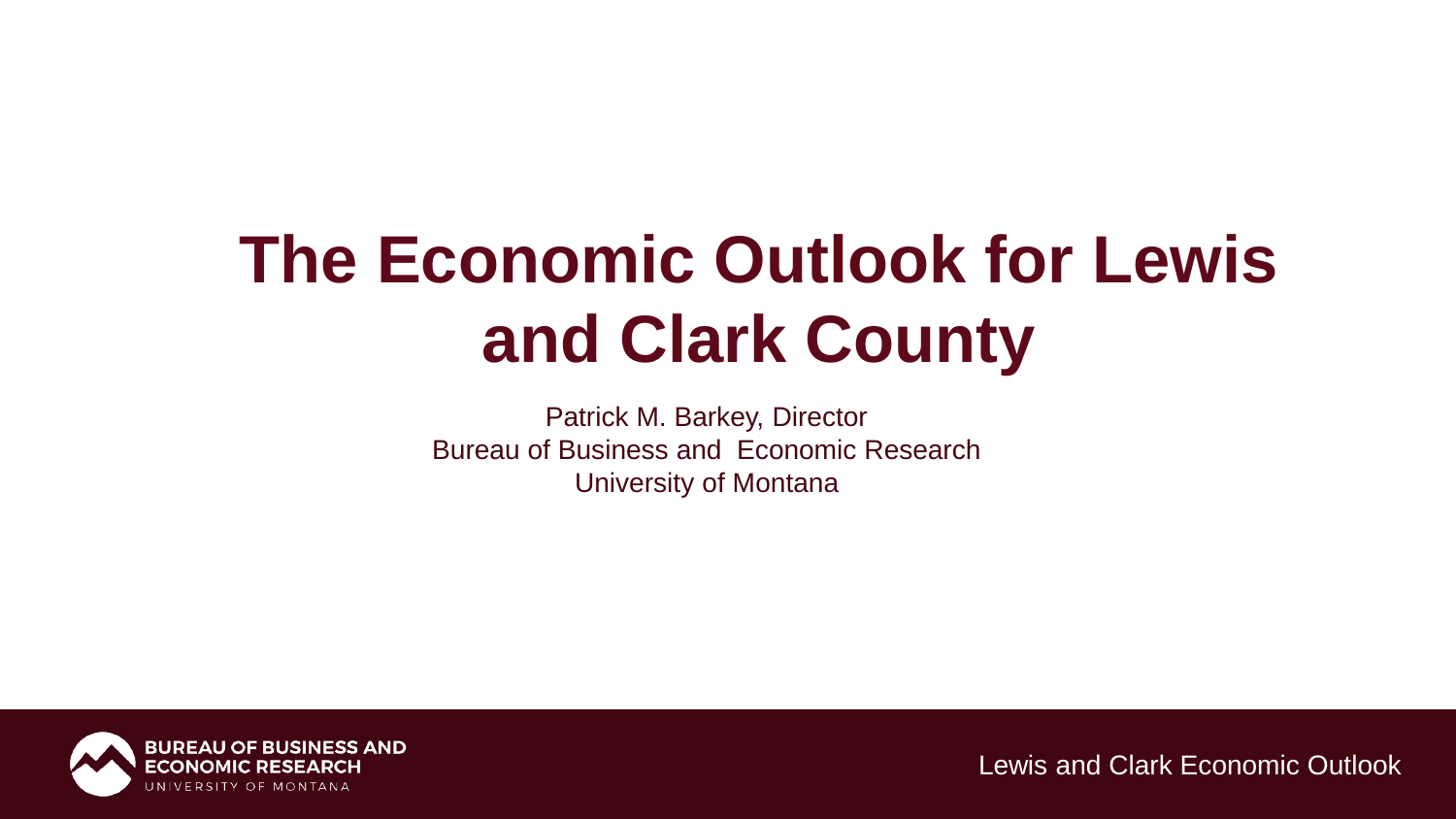### **Lewis and Clark County Profile**

| Indicator                     |                                                                  | <b>Value</b> | <b>State</b><br><b>Rank</b> |
|-------------------------------|------------------------------------------------------------------|--------------|-----------------------------|
| <b>Total Population, 2019</b> |                                                                  | 69,432       | 6                           |
|                               | Percent change since 2010                                        | 9.5%         |                             |
|                               | Median age                                                       | 40.8         | 42                          |
|                               | Percent Aged 65 or Older                                         | 18.0%        |                             |
|                               | <b>Percent with Bachelors</b><br>Degree or Higher (Age 25+)      | 40.1%        | 3                           |
|                               | <b>Percent without Health</b><br><b>Insurance Coverage, 2018</b> | 7.9%         | 54                          |

Source: U.S. Census Bureau

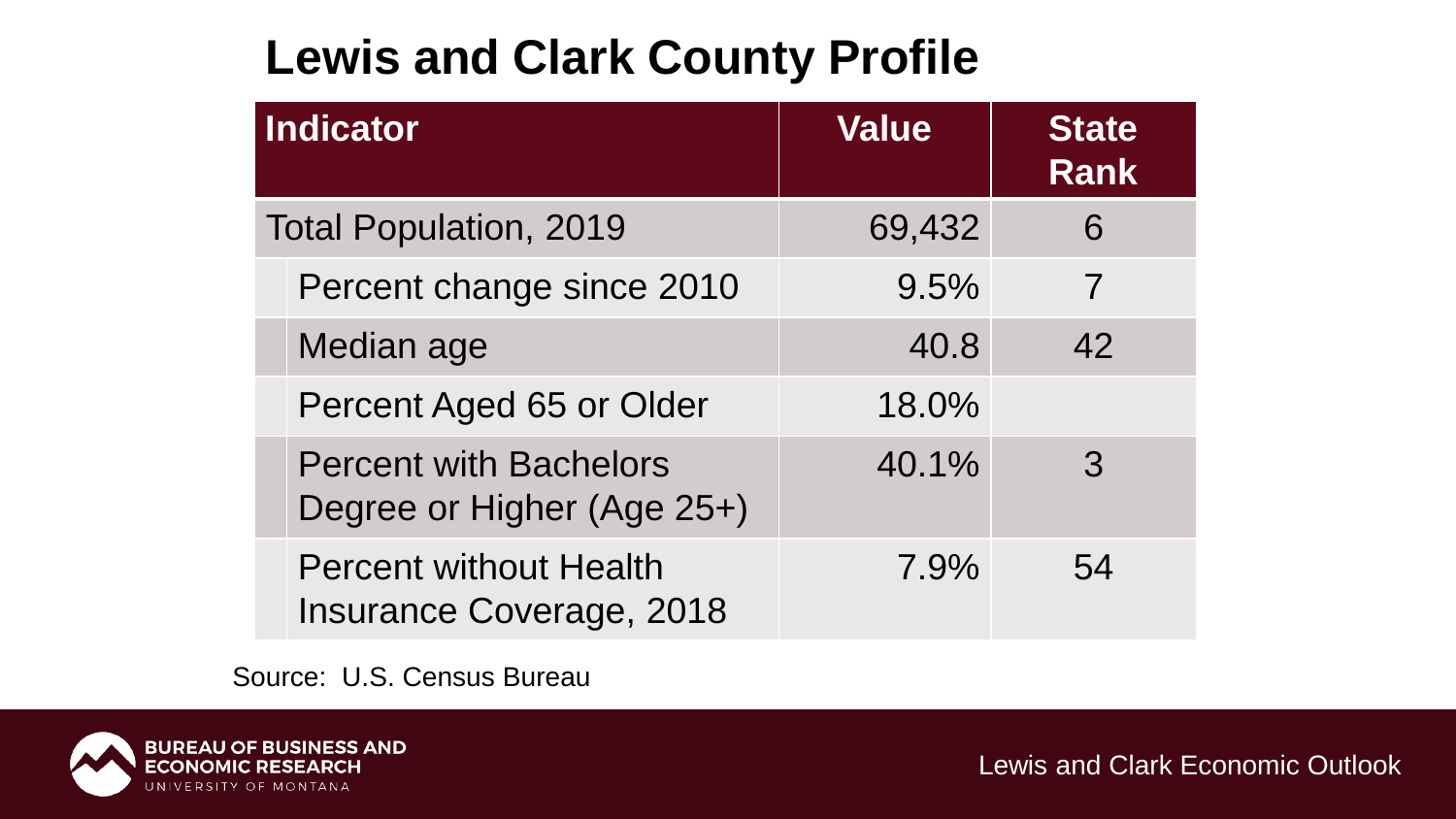### **Lewis and Clark County Profile**

| Indicator              |                                          | <b>Value</b> | <b>State</b><br><b>Rank</b> |
|------------------------|------------------------------------------|--------------|-----------------------------|
| Earnings per Job, 2019 |                                          | \$51,685     | 10                          |
|                        | <b>Construction</b>                      | \$56,479     | 14                          |
|                        | Manufacturing                            | \$58,971     | 5                           |
|                        | <b>Retail Trade</b>                      | \$30,798     | 24                          |
|                        | <b>Transportation and</b><br>Warehousing | \$56,879     | 21                          |
|                        | <b>Information</b>                       | \$59,868     |                             |

Source: U.S. Bureau of Economic Analysis

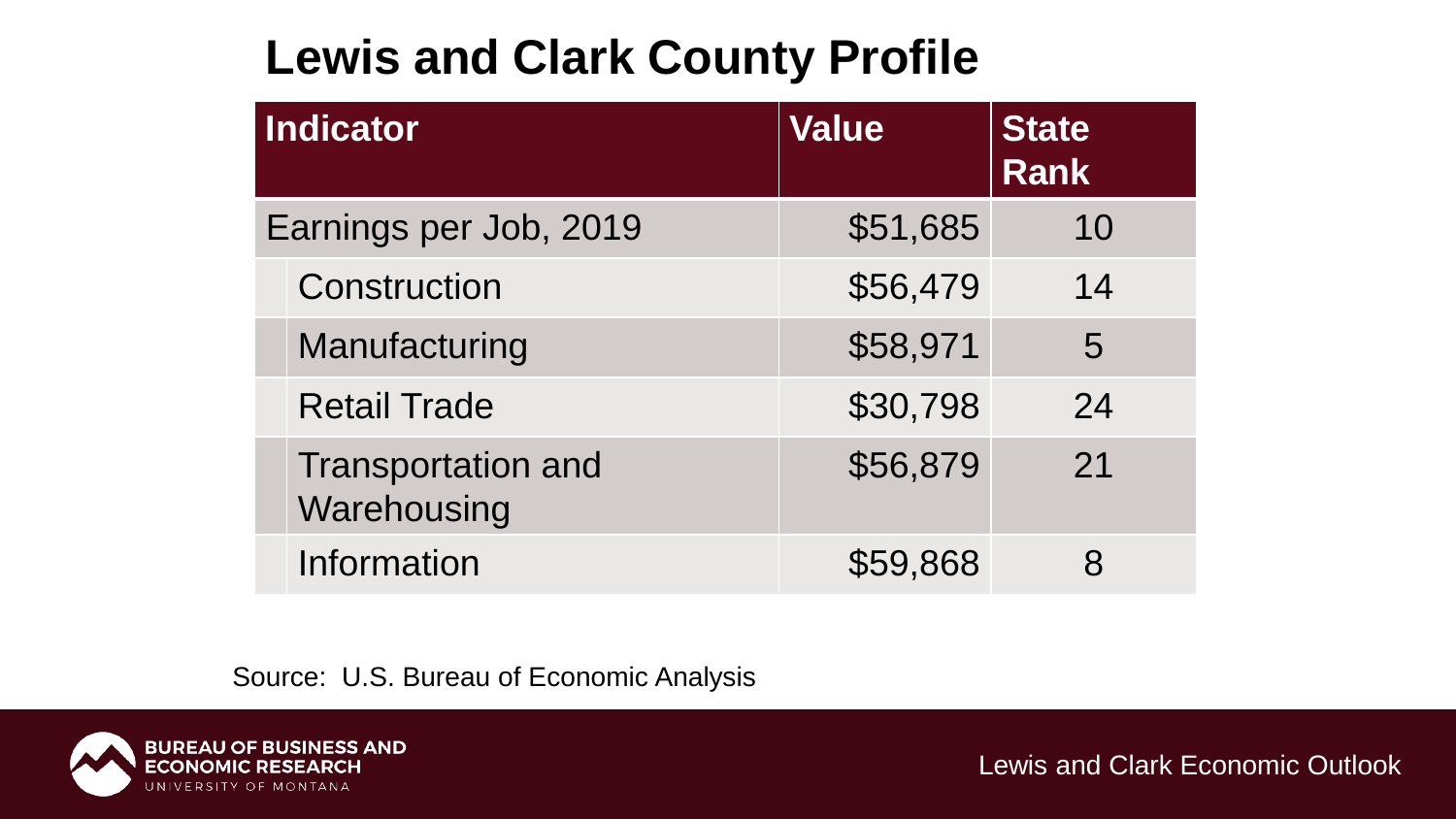### **Drivers of Economic Activity**

#### **Percent Share of Income in Basic Industries, Lewis and Clark County**



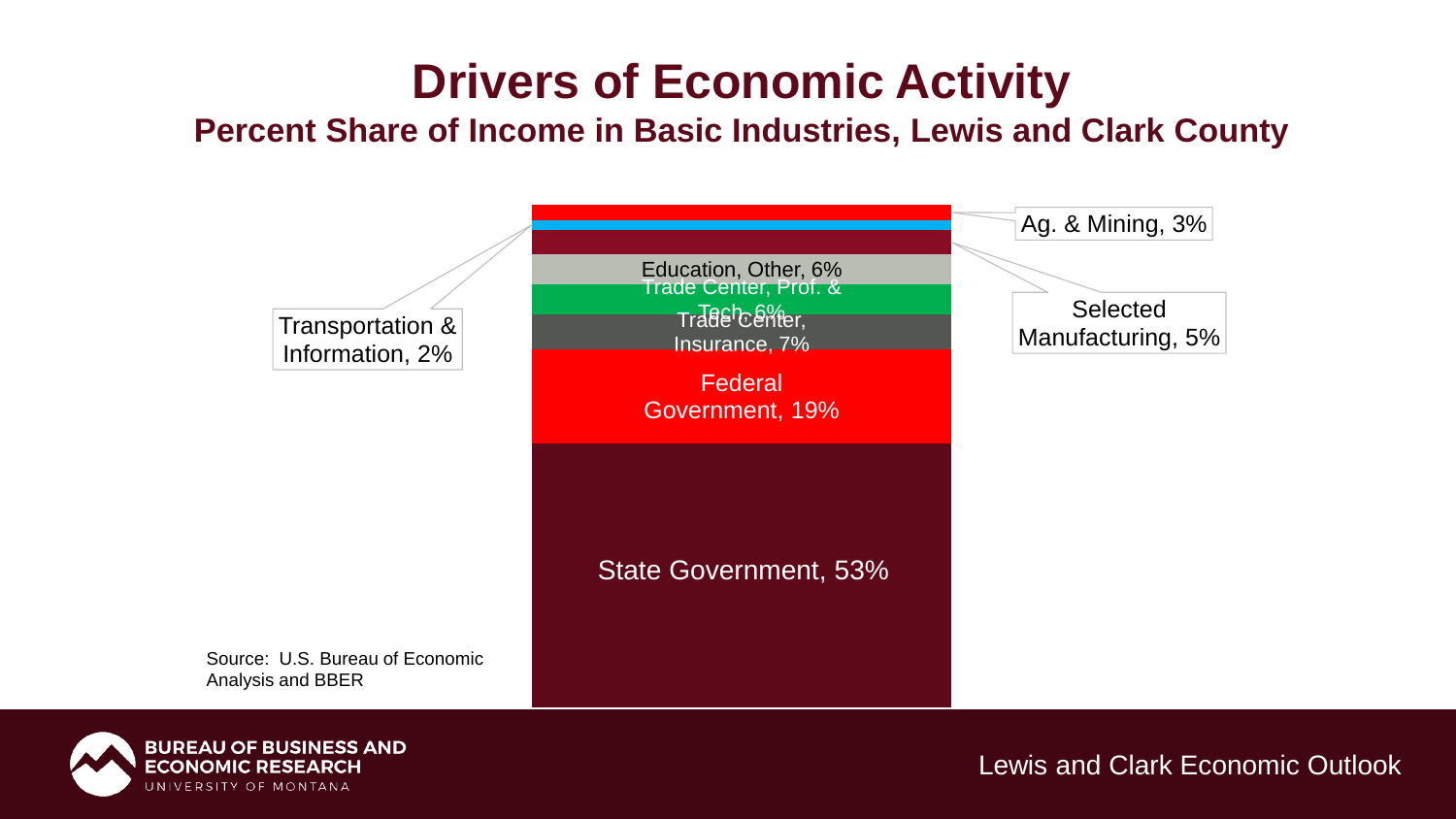### **Government Declines Dominated Covid-19 Downturn**



**BUREAU OF BUSINESS AND ECONOMIC RESEARCH** UNIVERSITY OF MONTANA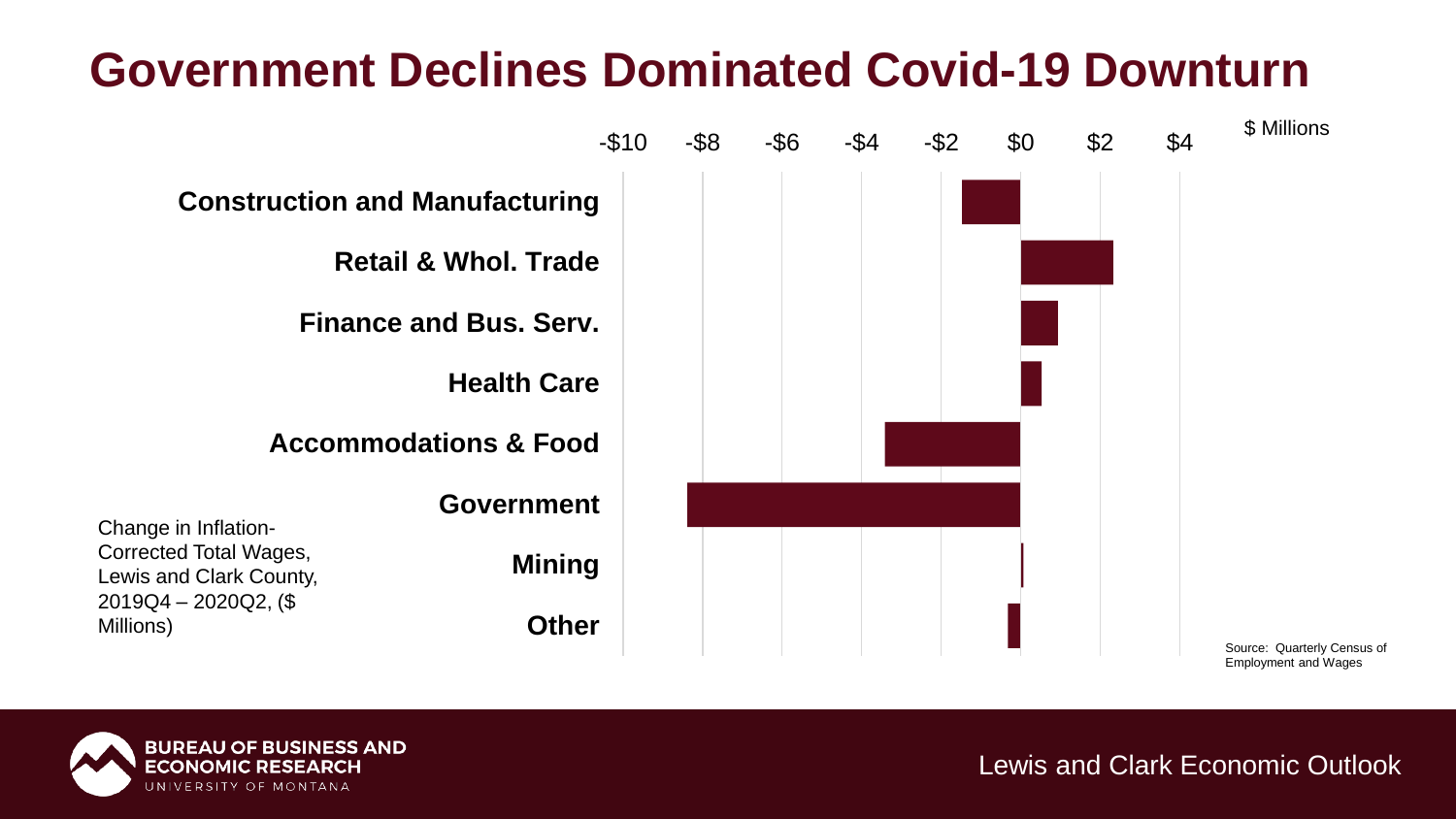## **Lewis and Clark County's Recession Experience**

Employment, Wages and Salary and Income Growth, Actual and Forecast, Percent



Source: IHS Markit